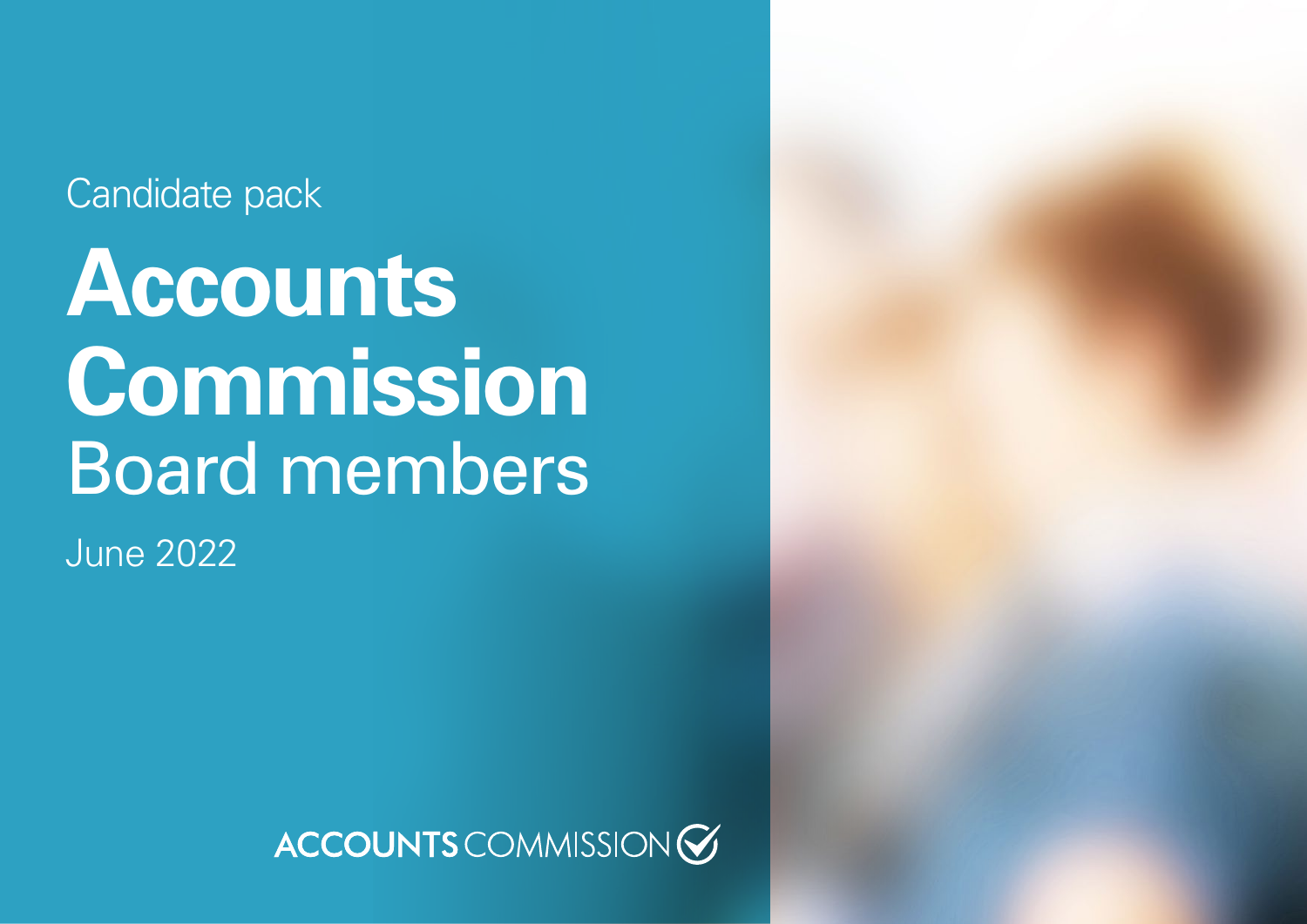### **Dear applicant**

#### Thank you for your interest in becoming a board member for the Accounts Commission for Scotland.

The Accounts Commission is the public body responsible for reporting on the performance and spending within Scotland's 32 councils, 30 Integration Joint Boards and other local government joint boards.

The Accounts Commission plays a significant role in Scottish public life, providing independent assurance to citizens about their local councils' use of public money and about how these councils are performing. The Commission holds councils and joint boards to account and to ensure that they provide best value for their communities. The Commission operates independently of councils and of the Scottish Government, and reports in public.

This is a particularly exciting time to join the Accounts Commission. As Scotland recovers from the impact of the Covid-19 pandemic, councils, in common with other public services, are building on learning from delivering effective person-centred services and enabling communities

to flourish. As a member of the Accounts Commission, you will have a key role in helping the Commission to re-shape the audit of Scotland's local government and help councils deliver and improve services for our citizens and the communities they live in.

Scottish ministers are keen to ensure our boards represent all of Scottish society and I would like to encourage applicants from all sectors including the voluntary sector, third sector, community organisations, industry and commerce to consider applying for this post.

We are particularly keen to receive applications from under-represented groups such as women, disabled people and ethnic minorities and people under the age of 50. Whatever your background, I hope that you will consider applying for this important role.

Yours sincerely,



#### **Ben Macpherson**

Minister for Social Security and Local Government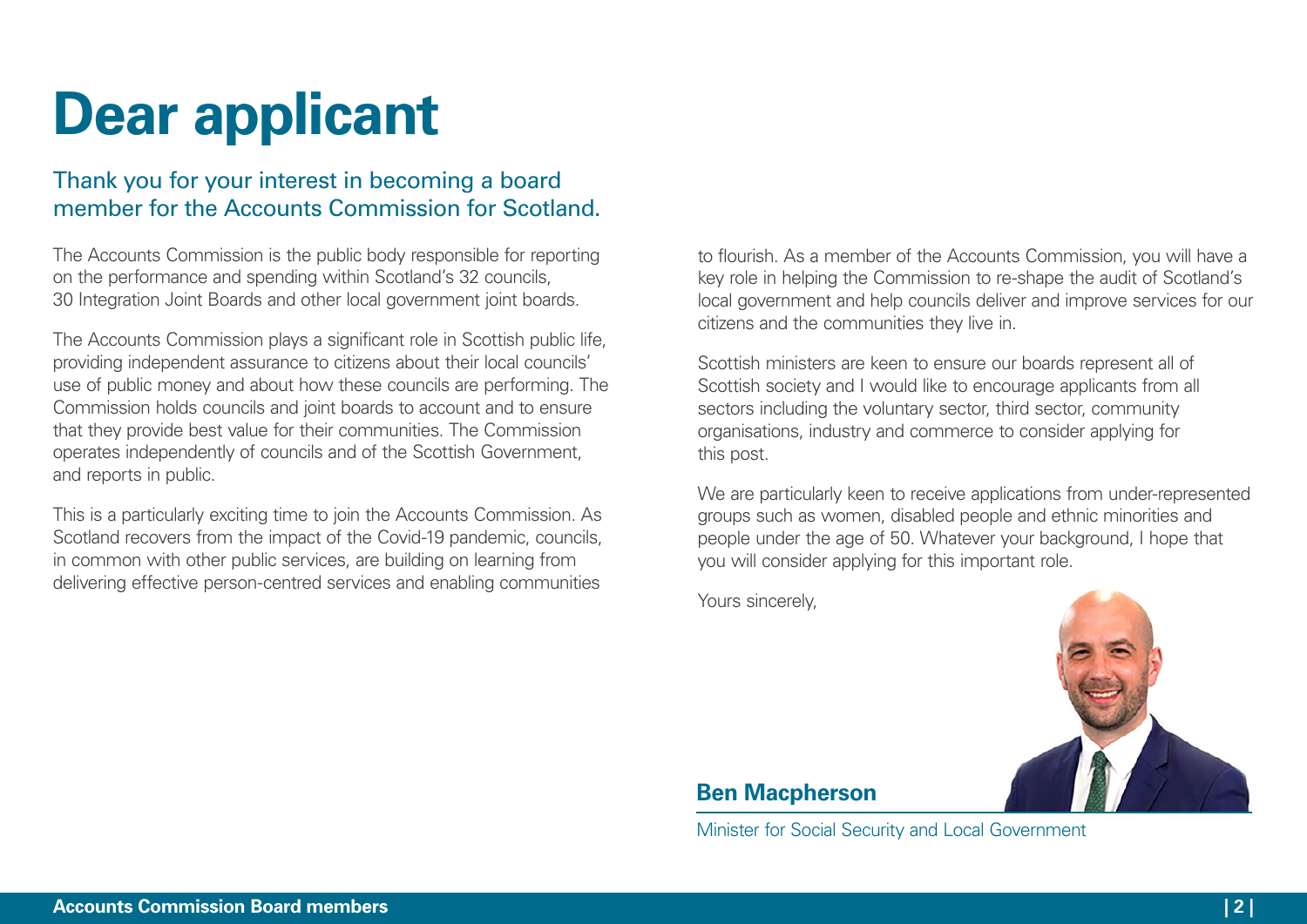### **The Accounts Commission for Scotland**

The Accounts Commission holds councils and other local government bodies in Scotland to account and helps them improve by reporting to the public on their performance. Board members are appointed by Scottish ministers but they operate impartially and independently of the Scottish Government and local authorities.

The Accounts Commission plays a significant role in scrutinising approximately £27 billion of local authority spending. Their duty is to help ensure that public money is spent properly, efficiently and effectively.

The Accounts Commission is responsible for the audit of all local authorities in Scotland (which includes Integration Joint Boards). They also publish a Best Value Assurance Report (BVAR) on every council as part of a five-year cycle, with progress reported annually. These reports identify how councils are performing and what action should be taken.

The Accounts Commission also provide improvement support, and have a key role in gathering intelligence and sharing good practice. This work helps to influence and shape transformational change throughout councils across Scotland.

You can find out more about the work of the Accounts Commission here: [www.audit-scotland.gov.uk/about-us/accounts-commission](http://www.audit-scotland.gov.uk/about-us/accounts-commission)



Animation: **[About the Accounts Commission](https://www.youtube.com/watch?v=2iUDY4Sikhc)**



Report: **[Annual report 2020/21](https://www.audit-scotland.gov.uk/uploads/docs/report/2021/as_annual_report_2021.pdf)**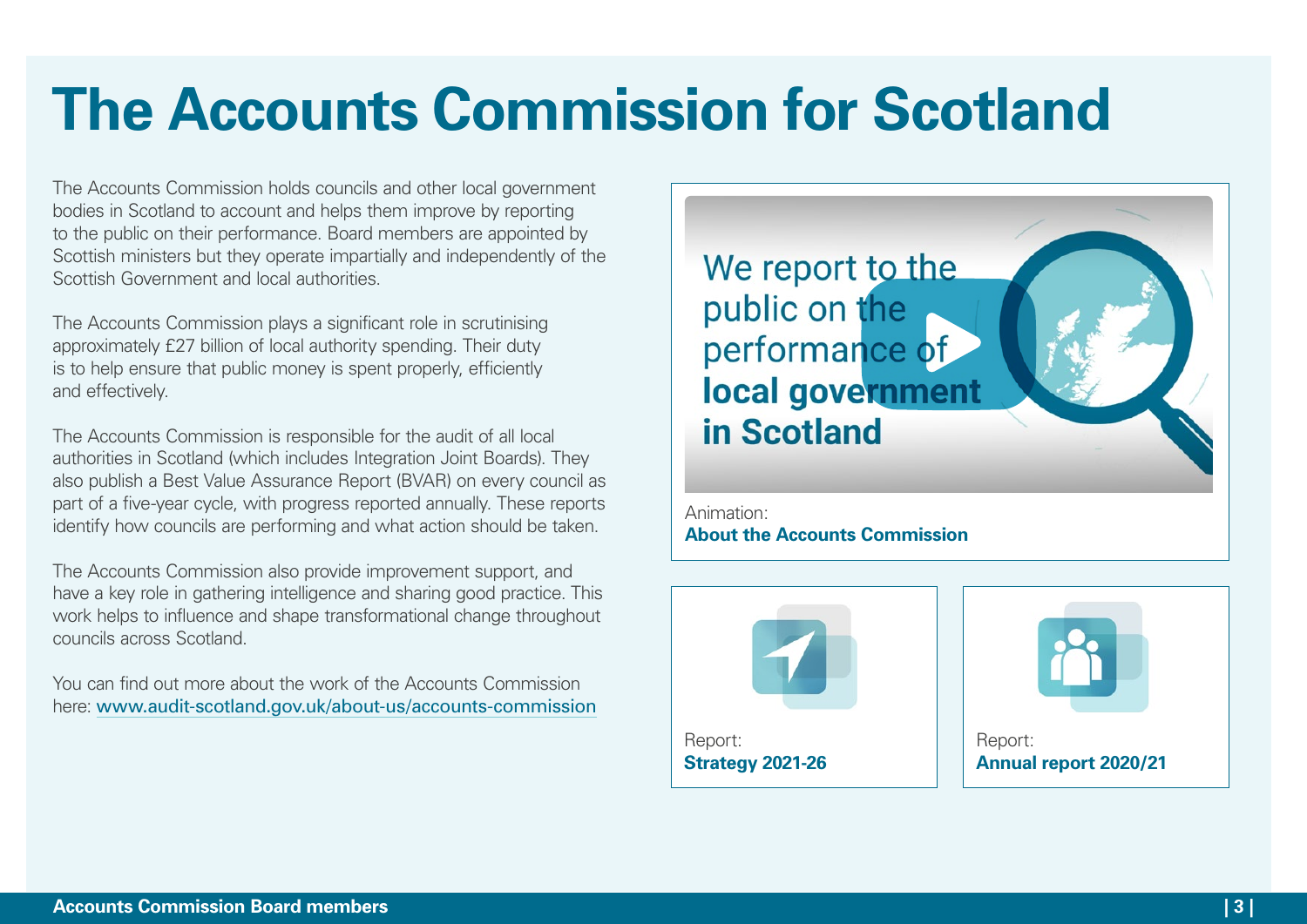### <span id="page-3-0"></span>**Person specification**

What skills, experience and personal qualities do we need a member of the Accounts Commission to have?

As a member of the Accounts Commission, you will need to be able to demonstrate the personal qualities, skills and experience listed in this person specification. We have explained exactly what we will be looking for and how they will be tested.

In providing the evidence sought, you can draw on examples from your working and/or personal life, or through your participation with a private, public, voluntary, charity or community organisation.

#### **Applicants must meet one of the priority criteria and all of the essential criteria.**

Please **choose only one priority** criteria where you feel you can present the strongest evidence. We will give extra weight to the priority criteria. The Minister will appoint the combination of candidates who together most closely meet all criteria for selection.

| <b>Priority Criteria</b>                                      | <b>Indicators</b>                                                                                                                                                 | How will this be tested?                                                                    |
|---------------------------------------------------------------|-------------------------------------------------------------------------------------------------------------------------------------------------------------------|---------------------------------------------------------------------------------------------|
| 1. Experience<br>of strategic<br><b>communications</b>        | Experience of improving stakeholders' understanding of, and<br>$\bullet$<br>building confidence, in an organisation or project.                                   | In the written application we will want you to tell us<br>about how you meet this criteria. |
|                                                               | Experience of developing and delivering public messages or<br>campaigns to diverse stakeholders.                                                                  | We will have a discussion with you about this during<br>the <b>interview</b> .              |
| 2. Experience<br>of consumer<br>protection and/or<br>advocacy | • Experience of improving outcomes for, or successfully<br>advocating on behalf of, consumers (professional or voluntary<br>experience).                          | In the written application we will want you to tell us<br>about how you meet this criteria. |
|                                                               |                                                                                                                                                                   | We will have a discussion with you about this during<br>the <b>interview.</b>               |
|                                                               | Knowledge of the role that consumers have in policy<br>$\bullet$<br>development and driving change.                                                               |                                                                                             |
| 3. Experience of local<br>government                          | • Experience of local government gained either as an elected<br>member or as a senior officer (working at chief executive,<br>director or head of service level). | In the written application we will want you to tell us<br>about how you meet this criteria. |
|                                                               |                                                                                                                                                                   | We will have a discussion with you about this during<br>the <b>interview</b> .              |
|                                                               | • Knowledge of the local government landscape in Scotland.                                                                                                        |                                                                                             |
|                                                               | • Experience of policy development and delivery at local<br>government level.                                                                                     |                                                                                             |

**Cont. Cont.**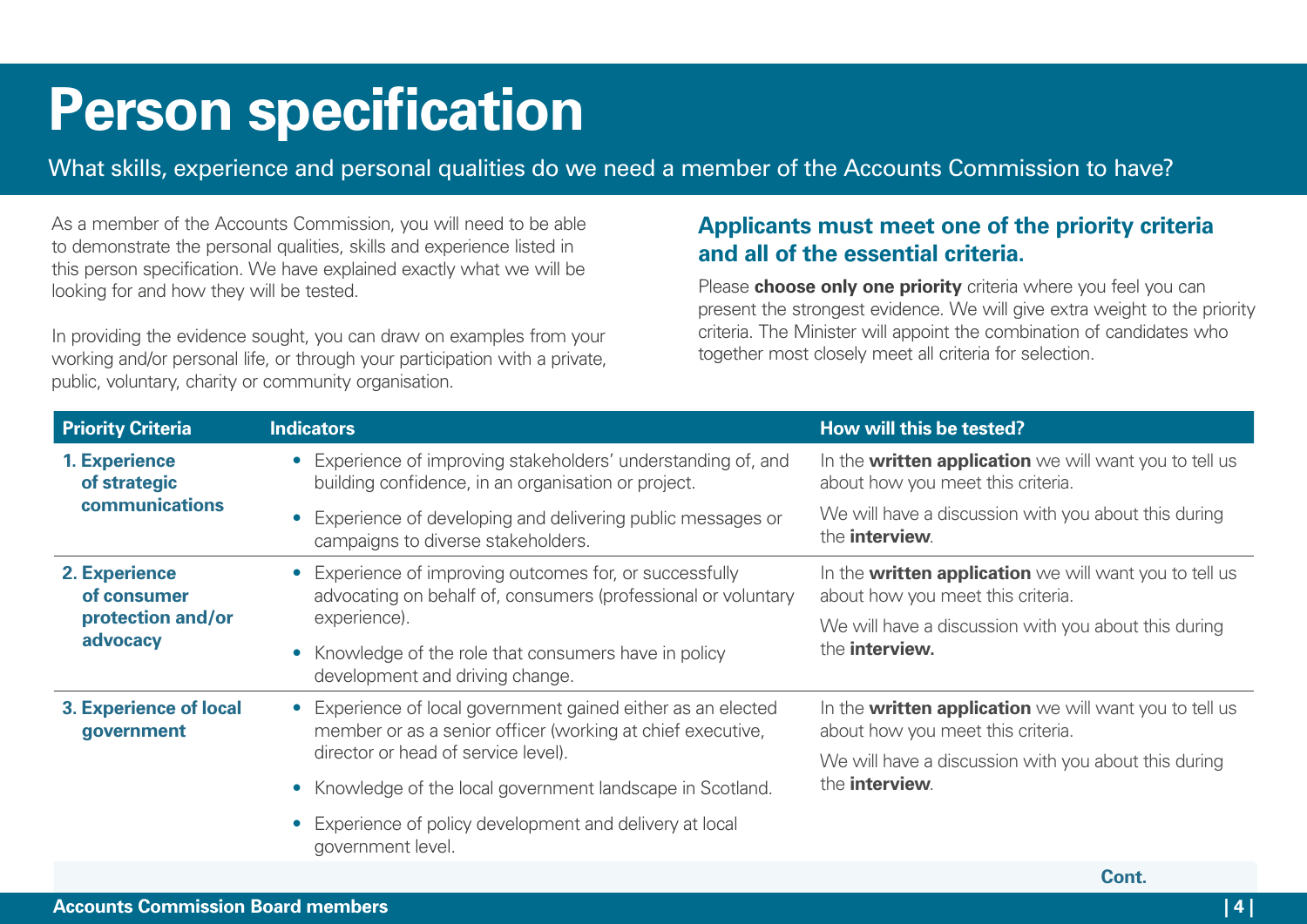| <b>Priority Criteria</b>                                                 | <b>Indicators</b>                                                                                                                                                                                                                       | How will this be tested?                                                                    |
|--------------------------------------------------------------------------|-----------------------------------------------------------------------------------------------------------------------------------------------------------------------------------------------------------------------------------------|---------------------------------------------------------------------------------------------|
| <b>4. Experience</b><br>of finance,<br>accountancy,<br>audit and/or risk | • Experience of working in finance, accountancy and/or risk.<br>This experience could have been gained through professional<br>expertise or through experience of financial governance on<br>a board.                                   | In the written application we will want you to tell us<br>about how you meet this criteria. |
|                                                                          |                                                                                                                                                                                                                                         | We will have a discussion with you about this during<br>the <b>interview</b> .              |
|                                                                          | Experience of dealing with financial complexity at a<br>strategic level.                                                                                                                                                                |                                                                                             |
|                                                                          | Experience of analysing and managing risk, with a developed<br>understanding of the need for robust and compliant audit and<br>risk systems being in place.                                                                             |                                                                                             |
| <b>5. Experience of</b><br>community<br>organisations                    | • Insight either through lived experience of accessing services<br>or delivering community services in a professional capacity.                                                                                                         | In the written application we will want you to tell us<br>about how you meet this criteria. |
|                                                                          | Ability to use experience to improve outcomes for different<br>$\bullet$<br>groups of people who experience inequalities (this might<br>include disabled people, women, care leavers, people facing<br>poverty, and ethnic minorities). | We will have a discussion with you about this during<br>the <b>interview</b> .              |
| <b>6. Experience</b><br>of national<br>government                        | Experience of working with or within national government<br>$\bullet$<br>(this can include UK Government or devolved national<br>government).                                                                                           | In the written application we will want you to tell us<br>about how you meet this criteria. |
|                                                                          | Experience of policy development and delivery.<br>$\bullet$                                                                                                                                                                             | We will have a discussion with you about this during<br>the interview.                      |
|                                                                          | Knowledge of how the Scottish Government interacts with<br>local government.                                                                                                                                                            |                                                                                             |
|                                                                          |                                                                                                                                                                                                                                         | $P_{\text{right}}$                                                                          |

**Cont.**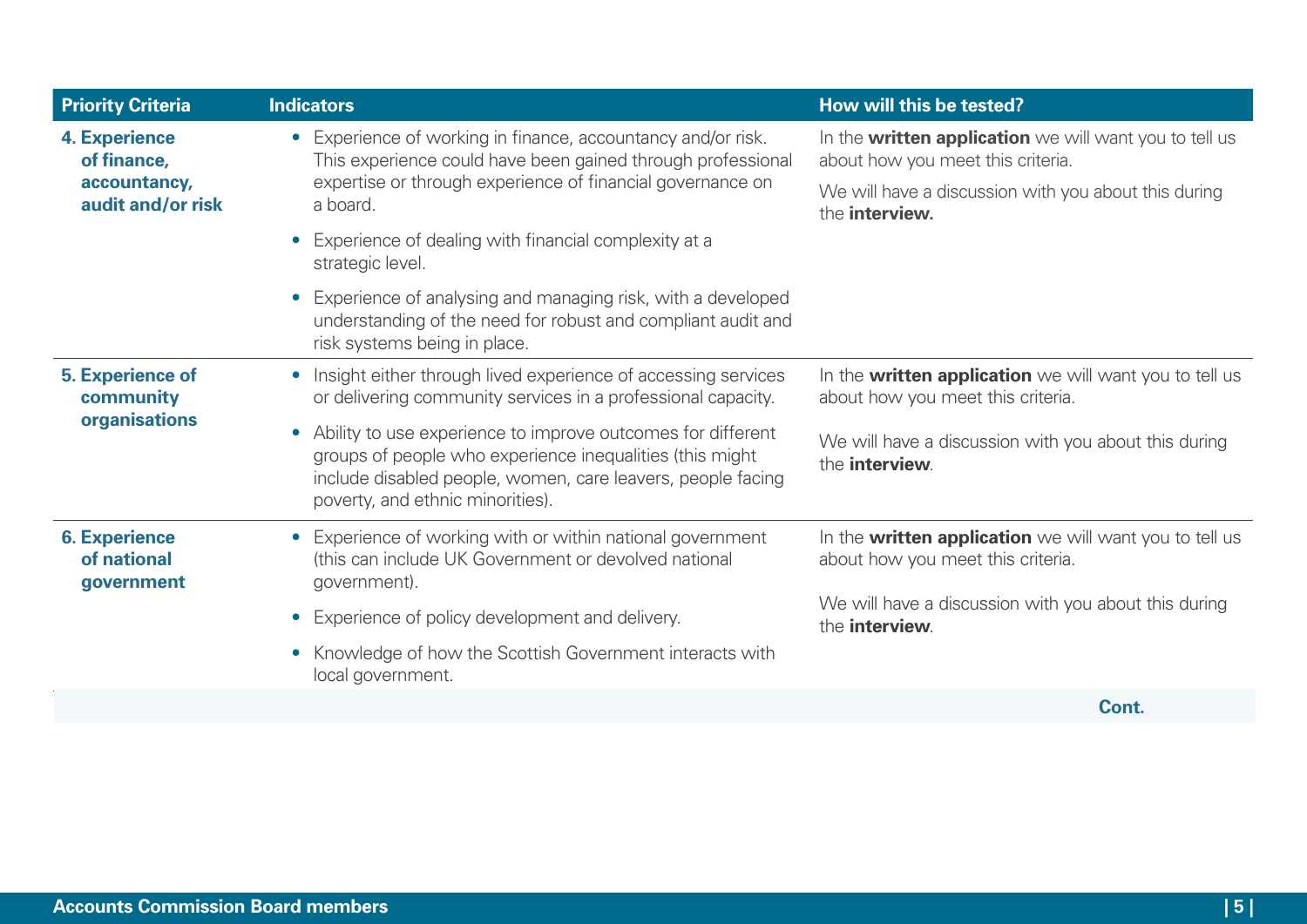| <b>Essential criteria</b>                                    | <b>Indicators</b>                                                                                                                                                         | How will this be tested?                                                                      |
|--------------------------------------------------------------|---------------------------------------------------------------------------------------------------------------------------------------------------------------------------|-----------------------------------------------------------------------------------------------|
| <b>Commitment to</b><br>improvement and<br>change            | • Able to enable, influence and support transformational change<br>at an organisational and at a system-wide level.                                                       | In the <b>written application</b> we want you to tell us about<br>how you meet this criteria. |
|                                                              | Demonstrates an enthusiasm for securing improvement in<br>$\bullet$<br>public services.                                                                                   | Plus a brief <b>prepared verbal response</b> as part of your<br>interview.                    |
|                                                              | Demonstrates insight and an understanding of how inequality<br>$\bullet$<br>impacts on local government and on people accessing<br>services.                              |                                                                                               |
| <b>Team working</b>                                          | Can work effectively with colleagues to deliver objectives.<br>$\bullet$                                                                                                  | A discussion at <b>interview.</b>                                                             |
|                                                              | Seeks opportunities to build constructive relationships and is<br>$\bullet$<br>able to challenge constructively.                                                          |                                                                                               |
|                                                              | • Able to successfully influence others to a different perspective,<br>and be influenced by others similarly.                                                             |                                                                                               |
| <b>Sound judgement</b><br>based on good<br>analytical skills | • Able to assess complex data within the context of wider<br>systems and weigh up conflicting opinions in order to reach an<br>informed decision.                         | A brief <b>prepared verbal response</b> as part of your<br>interview.                         |
|                                                              | Confident in making reasoned judgements and able to articulate<br>$\bullet$<br>and justify the rationale for these - particularly in sensitive and<br>complex situations. |                                                                                               |
|                                                              | Demonstrates an ability to test and challenge an organisation<br>$\bullet$<br>and its links to the wider system with an independent scrutiny<br>and improvement role.     |                                                                                               |
| <b>Communication and</b><br>engagement                       | • Able to build strong relationships with partner organisations and<br>stakeholders – including councils, government and parliament.                                      | In the <b>written application</b> we want you to tell us about<br>how you meet this criteria. |
|                                                              | Able to communicate effectively with stakeholders to ensure<br>$\bullet$<br>the credibility and engender a good reputation for the Accounts<br>Commission.                | A discussion at <b>interview.</b>                                                             |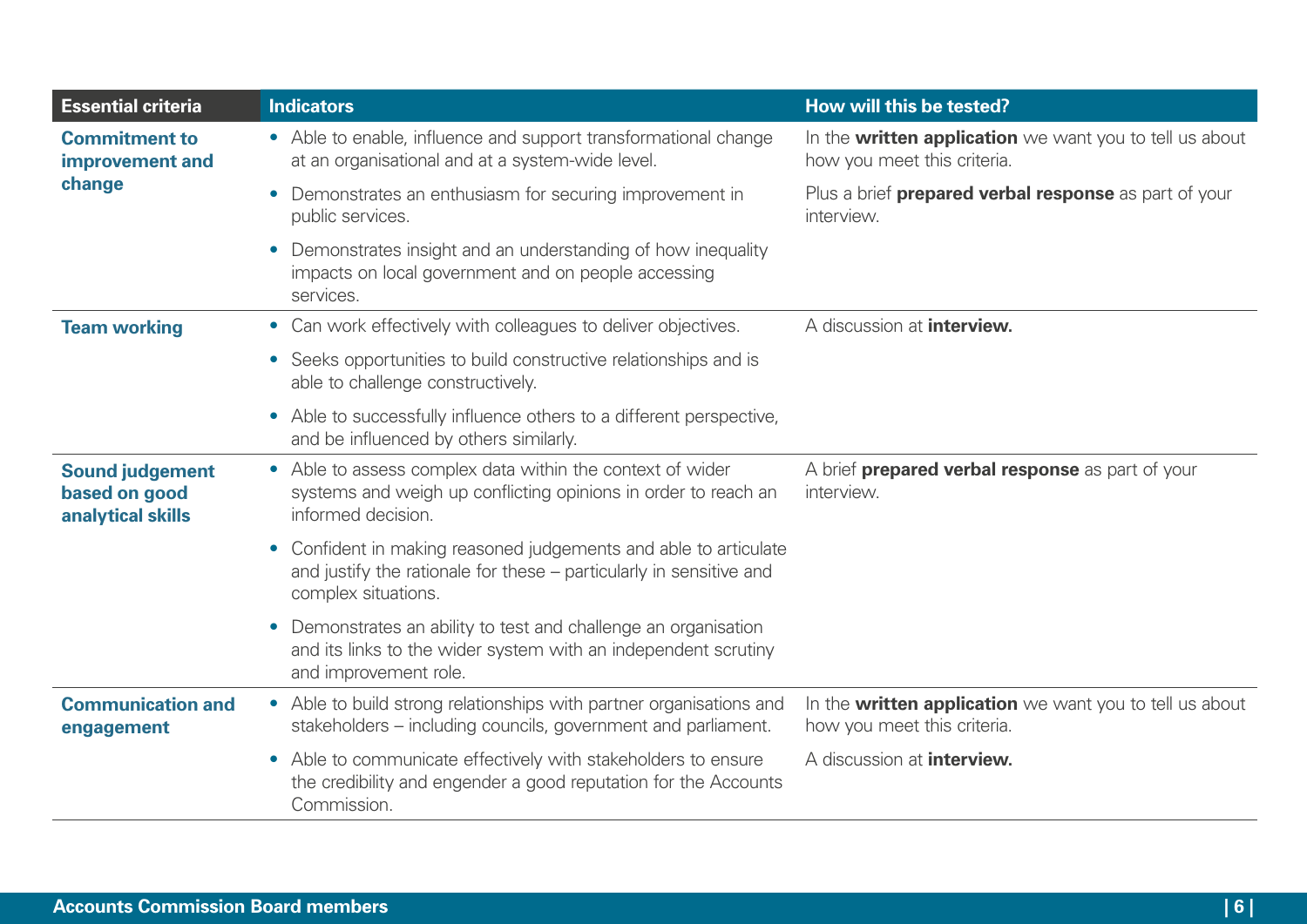### **Duties and responsibilities of board members**

The duties of the Accounts Commission are set out in the Local Government (Scotland) Act 1973, you can find out more about what the board members do here: [What we do](https://www.audit-scotland.gov.uk/about/docs/ac_role_duties_powers.pdf)

#### **Remuneration and expenses**

The role of a board member attracts a remuneration rate of £298.15 a day which is non-pensionable. This equates to £8,211.30 per year for 30 days, plus reasonable expenses. All reasonable receipted dependant-carer expenses, including childcare, and for support required helping you carry out your duties effectively will also be reimbursed, where applicable.

#### **Time commitment**

You will be expected to devote an average of 2.5 days per month. This will include attending meetings of the Accounts Commission and committees. Ordinary meetings take place once a month and normally occupy a full day. The Accounts Commission also meets occasionally to conduct formal statutory hearings. Applicants should note the weekly time commitment may vary depending on the workload, although it is unlikely the overall yearly commitment would increase.

#### **Length of appointment**

The initial appointment is for up to four years with the possibility of reappointment subject to evidence of effective performance and satisfying the skills and knowledge required at the time of reappointment and beyond. Any appointment and subsequent reappointment will not extend beyond a maximum of eight years, in total.

#### **Meetings**

Board meetings are held at the Accounts Commission office at 102 West Port, Edinburgh, EH3 9DN. Arrangements for meetings will be flexible and members are encouraged to make full use of hybrid working arrangements.

| Key dates in this appointments round                                                                   |                                            |  |  |
|--------------------------------------------------------------------------------------------------------|--------------------------------------------|--|--|
| Appointment publicised                                                                                 | 10 June 2022                               |  |  |
| Closing date for applications                                                                          | 22 July 2022                               |  |  |
| Shortlisting meeting                                                                                   | 2 August 2022                              |  |  |
| When applicants will be advised of the<br>outcome of the shortlisting meeting                          | 3 August 2022                              |  |  |
| Interviews – these will be 'in person'<br>interviews at the Accounts Commission<br>office in Edinburgh | 26, 29, 30 August, and<br>1 September 2022 |  |  |
| Ministerial decision                                                                                   | w/c 19 September 2022                      |  |  |
| Date applicants will be advised of<br>the outcome                                                      | w/c 26 September 2022                      |  |  |
| Expected date of appointments<br>(subject to Ministerial approval)                                     | <b>10 October 2022</b>                     |  |  |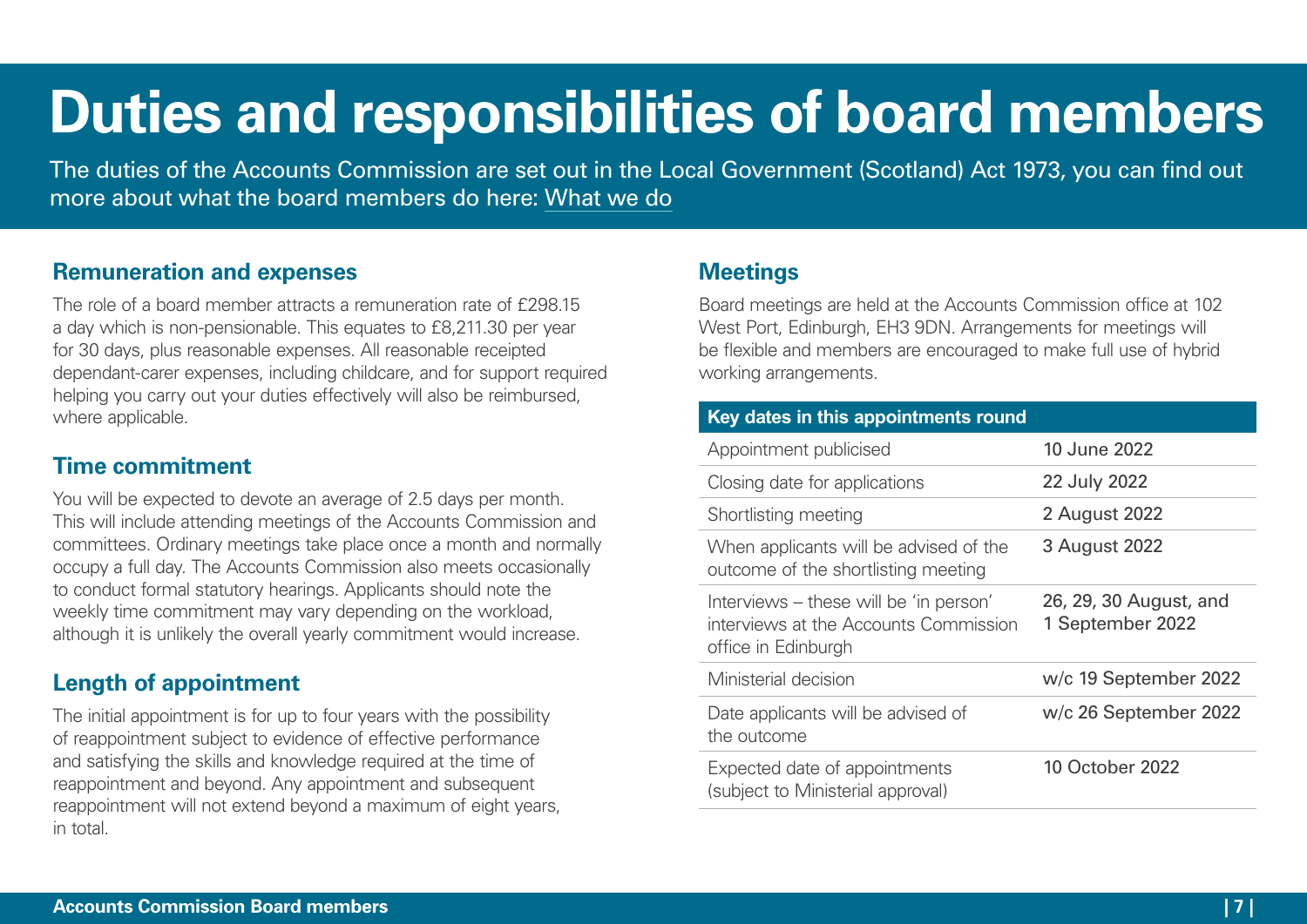# **Before you apply**

### Please consider the following requirements

#### **Nationality/Disqualifications**

Non-British nationals can apply for, and be appointed to, a public body board but they must be legally entitled to work in the UK.

By virtue of the [Scottish Parliament \(Disqualification\) Order 2020](https://www.legislation.gov.uk/sdsi/2020/9780111046029) a member of the Scottish Parliament may not also hold a public appointment for public bodies listed in the schedule to that order.

If applying for a Scottish public appointment former ministers and senior crown servants (director general level and above) should seek advice from the [Advisory Committee on Business Appointments](https://www.gov.uk/guidance/new-business-appointments-for-senior-public-servants)  [\(ACOBA\)](https://www.gov.uk/guidance/new-business-appointments-for-senior-public-servants) .

Applicants will also be ineligible to apply for this appointment if they have already served a total of eight years as a member of ACS board.

If you are an elected member of a Scottish council, while there is no legal disqualification preventing you from applying to be a member, the clear conflict of interest that would arise in your role would mean that you would not be able to fulfil the role effectively. You can, however, apply on the condition that you agree to resign from your elected member role if you are appointed.

If you are employed by Audit Scotland or a firm appointed by the Accounts Commission to carry out audits on its behalf, there will be a conflict of interest which would make it difficult for you to fulfil the role effectively.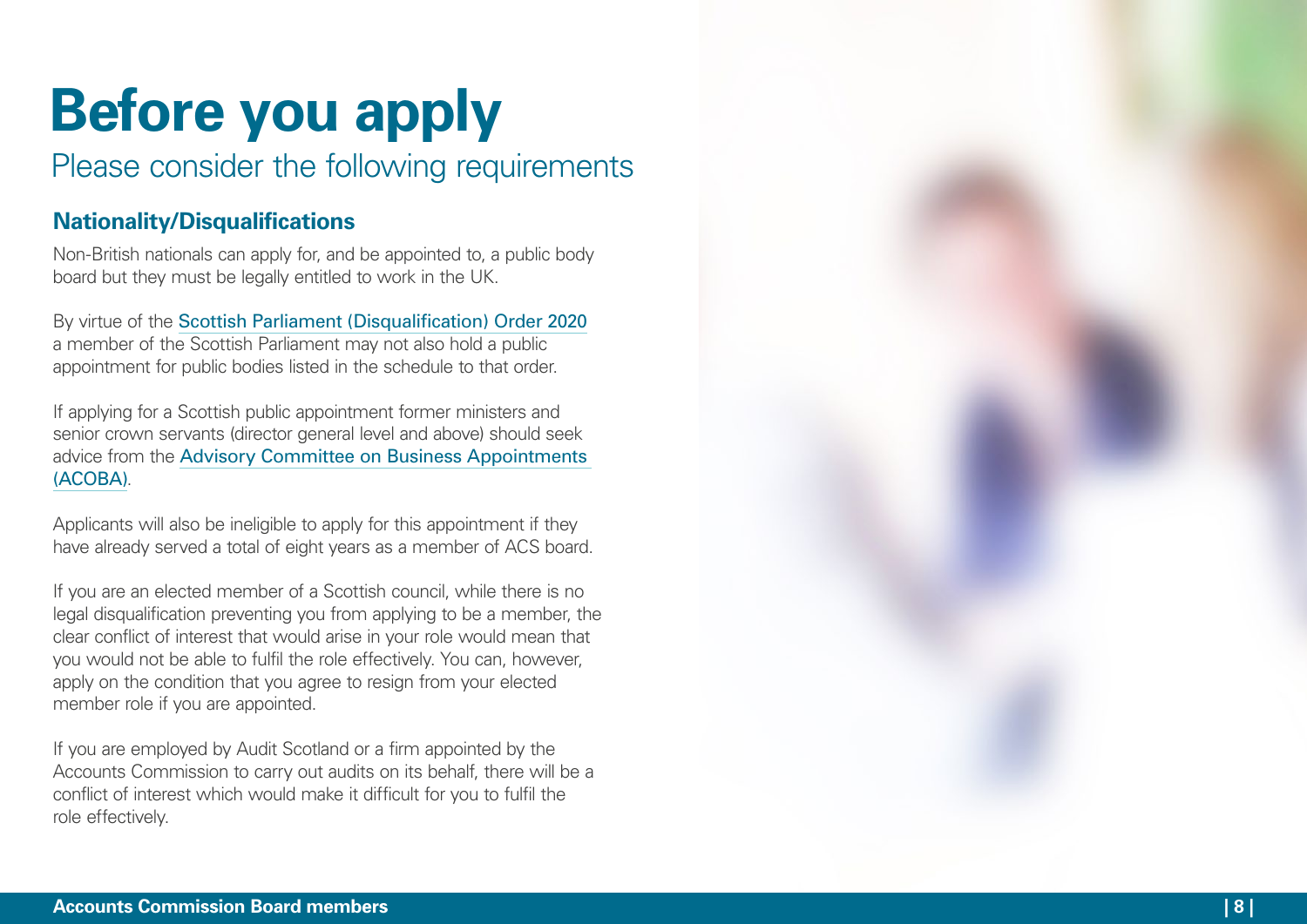#### **Conflicts of interest**

All applicants are asked to provide details of any other involvement in public life or potential conflicts of interest. The Ethical Standards Commissioner provides guidance on conflict of interest here: [Conflict](https://www.ethicalstandards.org.uk/publication/conflict-interest-leaflet)  [of Interest Leaflet | Ethical Standards Commissioner](https://www.ethicalstandards.org.uk/publication/conflict-interest-leaflet)

If you want to discuss a potential conflict of interest before you apply, you should contact Paul Reilly, Secretary to the Accounts Commission, on 0131 625 1809 or by email [PReilly@audit-scotland.gov.uk](mailto:PReilly@audit-scotland.gov.uk) to discuss your concerns.

#### **Political activities**

All board members are required to declare any political activities and affiliations to Scottish ministers as part of the appointments process.

#### **Further information**

If you would like to find out more about the board member role, you are welcome to contact Paul Reilly, Secretary to the Accounts Commission on 0131 625 1809 or by email [PReilly@audit-scotland.](mailto:PReilly@audit-scotland.gov.uk) [gov.uk](mailto:PReilly@audit-scotland.gov.uk) .

#### **Find out more about the Accounts Commission**

Join us at one of our online events and find out more about the work of the Commission and hear from some of our current members.

Our online events take place on Thursday 30 June at 2pm and Tuesday 5 July at 6.30pm. Please contact Paul Reilly on 0131 625 1809 or by email [PReilly@audit-scotland.gov.uk](mailto:PReilly@audit-scotland.gov.uk) if you'd like to join one of these events.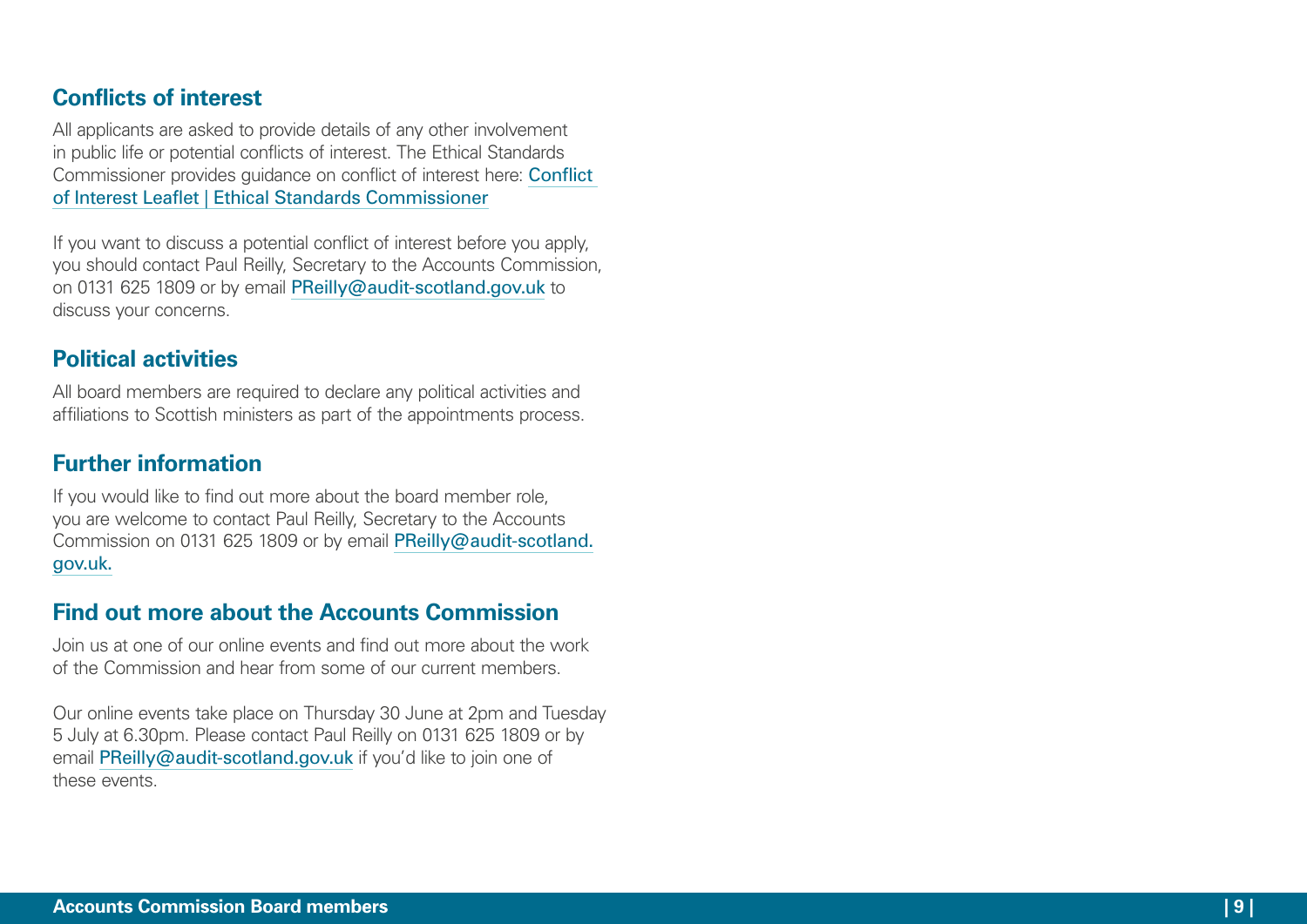### **The recruitment process**

The selection panel for this round are:

- **Ellen Leaver**, panel Chair, Deputy Director for Local Government and Communities, Scottish Government
- **Dr William Moyes**, Chair, Accounts Commission for Scotland
- **Neena Mahal**, former Chair of NHS Lanarkshire, Independent panel Member.

To make sure that the process is transparent, and the appointment is made on merit, the selection panel will declare if they know anyone who has applied for these appointments.

Where an applicant and selection panel member have a close relationship the selection panel Chair has to refer the matter to the Ethical Standards Commissioner. The Commissioner can decide that the selection panel member should not be involved in the assessment of the applicant concerned and may ask the selection panel member to take no further part in the appointment round.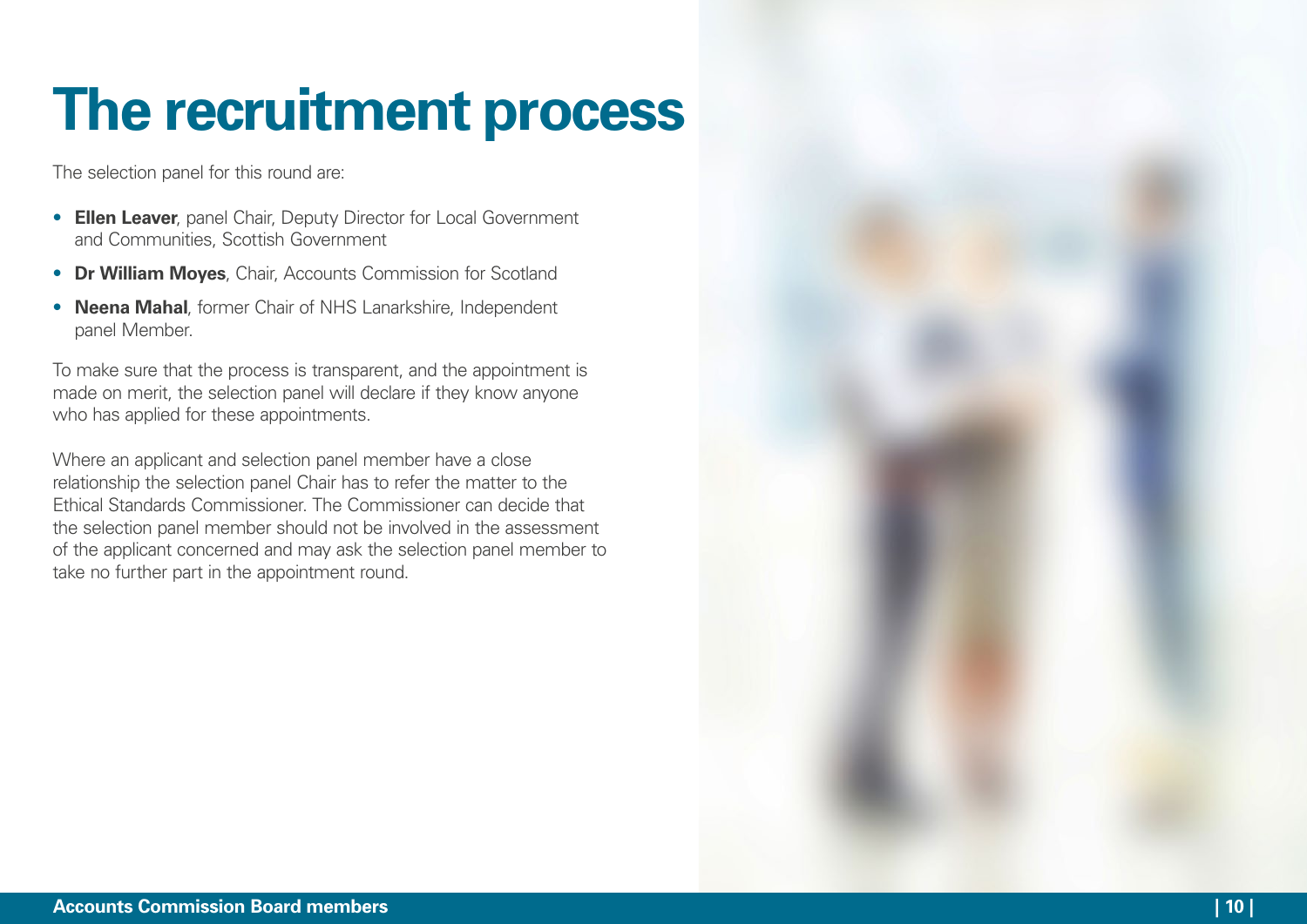# **How to apply**

Scottish ministers particularly welcome applications from people with protected characteristics that are under-represented on Scotland's public bodies, such as women, disabled people, those from minority ethnic communities and people aged under 50.

Please apply online via our website: [Appointment Listings at](https://pa-scottishgovernment.icims.com/jobs/search?hashed=-625948220&mobile=false&width=1140&height=500&bga=true&needsRedirect=false&jan1offset=0&jun1offset=60) Scottish [Government \(icims.com](https://pa-scottishgovernment.icims.com/jobs/search?hashed=-625948220&mobile=false&width=1140&height=500&bga=true&needsRedirect=false&jan1offset=0&jun1offset=60) )

Please refer to the **[Person Specification](#page-3-0)** which details the skills, knowledge, experience and personal qualities we are seeking and indicates how and at which stage in the process each of the criteria will be tested.

At application stage you should provide clear and succinct information about yourself and how you meet the criteria that are being tested. When asked to demonstrate a skill, you should give specific examples which best demonstrate to the selection panel what you did, the reasons for your actions, the skills you used and what specifically about your approach affected the outcome. When being asked to demonstrate knowledge, understanding or experience, you should describe how you gained this, the breadth and depth of this knowledge, understanding or experience and any situations where you have used this.

The selection panel will not make assumptions about your evidence so it is important that you take the time to ensure that you are comfortable with the information you are providing in respect of your application.

Further information and examples on completing a competency based application form can be found here: [http://www.appointed-for](http://www.appointed-for-scotland.org/how-to-apply/)[scotland.org/how-to-apply/](http://www.appointed-for-scotland.org/how-to-apply/)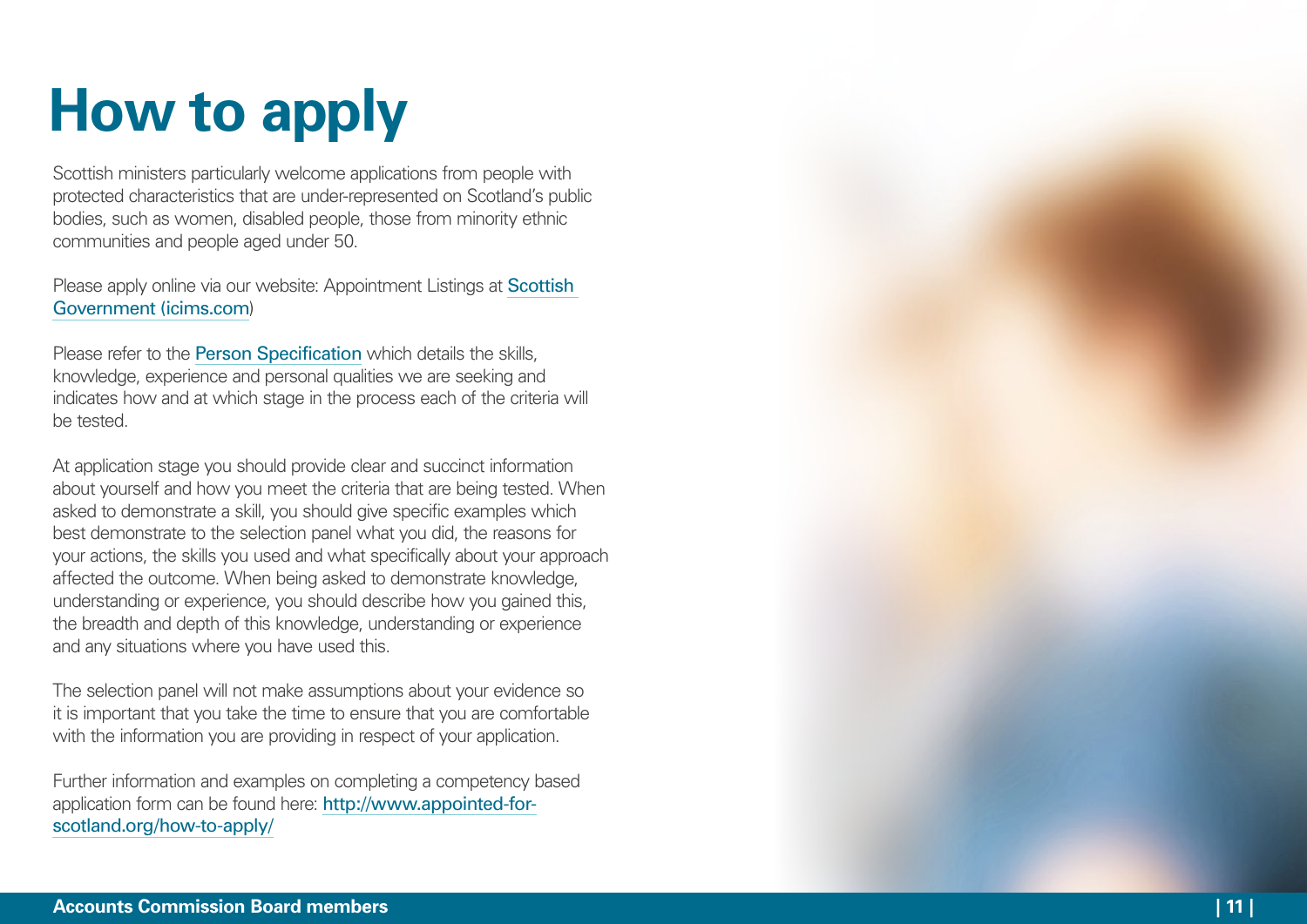#### **Completing the application form**

Please note that you do not need to complete your online application in one sitting. You can save your online application form and come back at any time before the closing date to finish it and submit your completed application. The online application form requires you to provide an answer for all mandatory fields on a page before you can proceed to the next page.

If you need any of the application pack documentation in an alternative format or you have any difficulties in completing your application, please contact the Public Appointments Team by emailing [public.](public.appointments@gov.scot) [appointments@gov.scot](public.appointments@gov.scot) or 0300 244 1898.

#### **Declaration statement**

The application form also has a declaration statement, and by virtue of submitting your form, you are declaring the information you have provided is true and complete.

#### **Disability – guaranteed interview**

All people who apply for this appointment are asked to complete a diversity monitoring form. The information in that form will not be shared with the selection panel prior to shortlisting. At the assessment of applications (the shortlisting) the selection panel will score the applications as usual. The selection panel will score each criterion in the application from 1 to 5, where 1 is very poor or no evidence, 2 is poor or little evidence, 3 is acceptable evidence, 4 is good evidence and 5 is exceptional evidence. The panel will then identify the most meritorious applications on the basis of the scoring, with an aim to have 3 applicants shortlisted for each of the four posts. The Public Appointments Team will then note if any of the candidates who requested to be considered for a guaranteed interview scored 3 or above for every criteria in the application and who were not otherwise selected for interview: those applicants will also be invited to interview by the Public Appointments Team and added to the selection panel's list of interviewees. This approach may mean that more than three applicants per post will be interviewed. All applicants invited to interview by any method will be asked if they require reasonable adjustments to attend the interview. The interviews will then proceed.

#### **Equalities monitoring form**

Monitoring information submitted with applications is not shared with the selection panel.

All information supplied will be treated in the strictest confidence, is in line with the principles GDPR Articles 6(1)(c) and (e), which are the lawful bases for processing, and GDPR Article 9(2)(b) so we can comply with a legal obligation which is the condition for processing. It will not be placed on a personal file.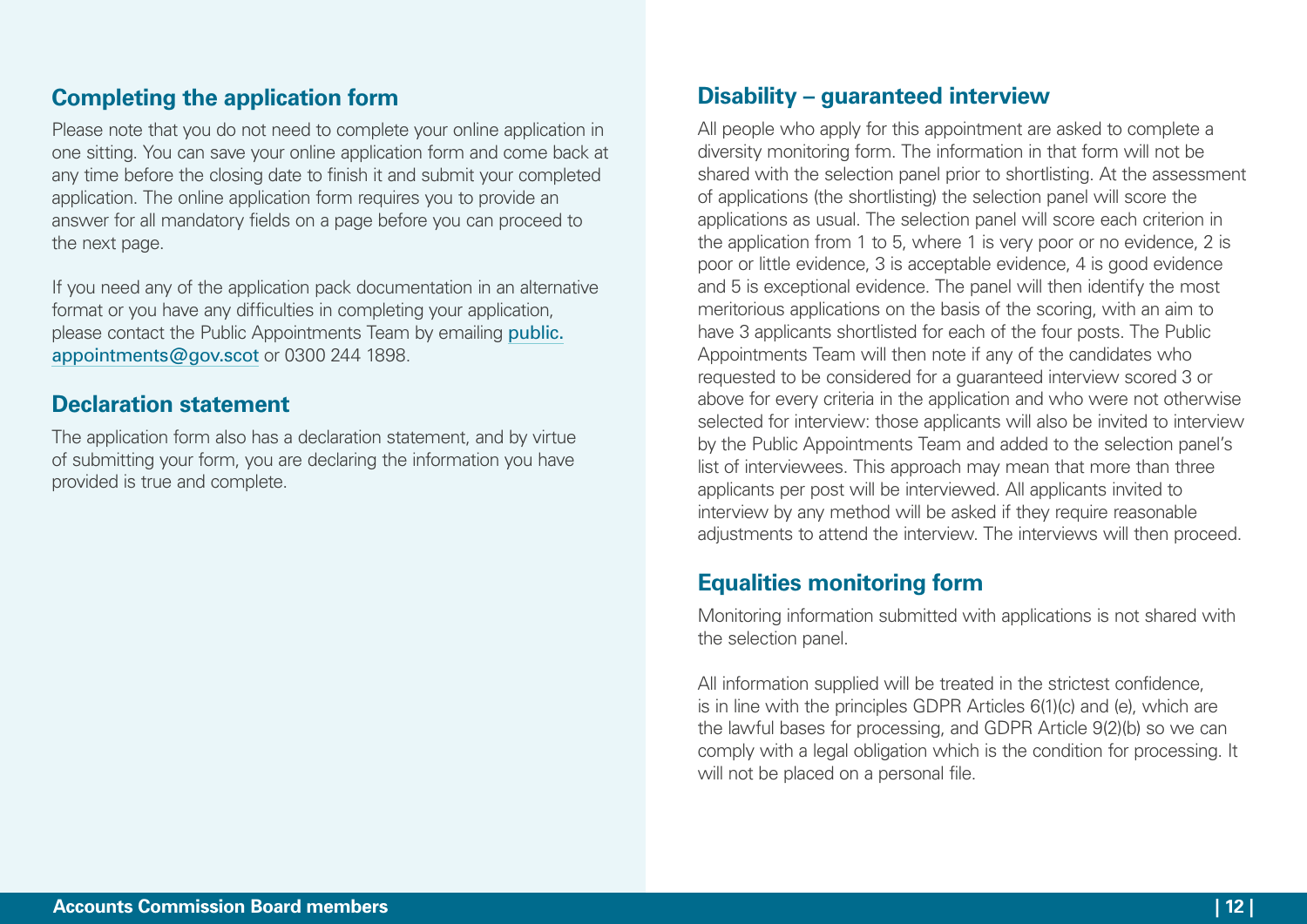#### **Social media checks**

For those candidates shortlisted, the selection panel may consider information available in the public domain such as social media activity/posts, printed and other media. In accordance with GDPR article 6(1)(e) this information will only be used for the purpose of this application. For successful candidates this information will be retained and destroyed five years after your appointment term ends. For unsuccessful candidates this information will be destroyed after a period of five years. Any findings in this regard may be discussed with you during the interview as part of the Fit and Proper Person tests.

#### **Reasonable adjustments**

If you are invited to interview and require a reasonable adjustment, please let us know at this stage so that we can put arrangements in place. If the interviews are held face-to-face, we will ensure that the building where the interview is held is wheelchair accessible. We can also make a range of other adjustments, for example coloured paper, an introduction to the building where interviews will be held so that you are familiar with the layout, and adjustment of the time in the interview stage for any practical exercises. This isn't an exhaustive list and you should contact the Public Appointments Team by emailing public. appointments@gov.scot if you have any questions.

#### **The fit and proper person test**

Scottish ministers and the public must feel confident that people to be appointed are fit and proper persons to take up these positions. The appointments process will assess applicants suitability against the [nine](https://www.ethicalstandards.org.uk/publication/code-practice#annex-one-%E2%80%93-the-principles-of-public-life-in-scotland)  [principles of public life in Scotland](https://www.ethicalstandards.org.uk/publication/code-practice#annex-one-%E2%80%93-the-principles-of-public-life-in-scotland).

It will also check that:

- conduct to date has been compatible with the public appointment
- there are no inappropriate or unmanageable conflicts of interest
- there is no bar to appointment by a requirement set out in the constitution of the body
- that applicants can meet the time commitment.

#### **Gender Representation on Public Boards (Scotland) Act 2018**

The Gender Representation on Public Boards (Scotland) Act 2018 sets a 'gender representation objective' that a board should have 50 per cent of non-executive members who are women. In circumstances where there are two or more equally qualified candidates (a tie break), at least one of whom is a woman and one who isn't, then section 4(3) of the 2018 Act requires the appointing Minister to appoint a woman if doing so will result in the board achieving (or making progress towards achieving) the gender representation objective. In a tie break the appointing Minister can chose to appoint a candidate, who is not a woman, on the basis of another characteristic or situation and can give preference to that candidate (section 4(4) of the 2018 Act). The Accounts Commission for Scotland already meets the 'gender representation objective'.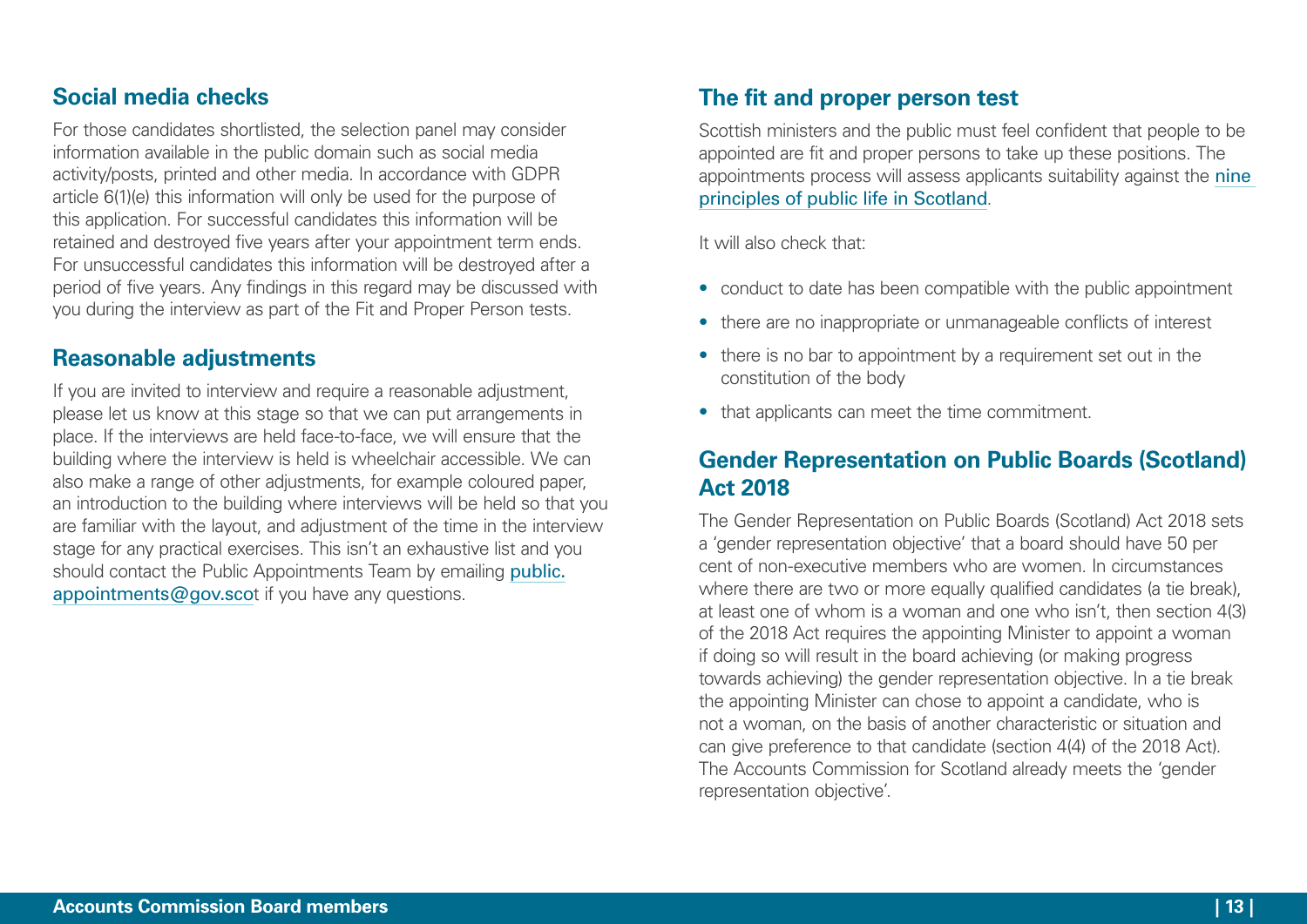#### **Interviews**

Interviews will be held at the Accounts Commission office, 102 West Port, Edinburgh, EH3 9DN.

#### **Expenses for attending interviews**

You can claim for reasonable expenses for attending the interview. This includes dependant carer expenses. We expect you to use the most efficient and economical means of travel, and the amount we reimburse will normally be restricted to this. If you need to stay overnight you must contact public.appointments@gov.scot or telephone 0300 244 1898 in advance for confirmation of current subsistence rates. If you're invited to the second stage these rates and a claim form, will be included in the invitation letter. You must provide receipts to support all claims.

#### **Potential effect on benefits**

Taking up a public appointment either paid or unpaid may have an effect on your entitlement to benefits or any benefits that you are in receipt of. This will depend on your individual circumstances, the type of benefit you receive and the appointment. You should seek advice from the office that deals with your benefit. Further information can be found at: [www.gov.scot/publications/public-appointments-and](http://www.gov.scot/publications/public-appointments-and-welfare-benefits-information/)[welfare-benefits-information](http://www.gov.scot/publications/public-appointments-and-welfare-benefits-information/)/

#### **Pre-appointment checks**

Candidates chosen by Ministers for appointment will be required to complete a pre-appointment check called the Baseline Personnel Security Standard (BPSS). This is a security check that is designed to provide Ministers' with assurance about a candidate's credentials and confirm their identity and residence.

If you are appointed, you will be required to produce a Basic Disclosure certificate less than 12 months old, and your appointment will be on a conditional basis pending receipt of a satisfactory certificate.

You can only apply online for a Disclosure certificate if your current address is in the UK and if you have been living at this address for at least twelve months. If you do not satisfy these criteria, you will have to apply using a paper application form.

Further information on Disclosure certificates and how to apply for a Basic Disclosure can be found at Disclosure Scotland's website <www.disclosurescotland.co.uk> or by contacting the details below:

Customer Liaison, PO Box 250, Glasgow, G51 1YU Helpline: 03000 2000 40

#### **What happens if you are appointed?**

The Scottish Government will announce all new appointees. This will include:

- your name
- a short description of the Accounts Commission for Scotland
- a brief summary of the skills, knowledge and experience you bring to the role
- how long you have been appointed for
- any remuneration associated with the appointment
- details of all other public appointments you hold and any related remuneration you receive for them
- details of any political activity declared by you
- a statement that the appointment is regulated by the Ethical Standards Commissioner.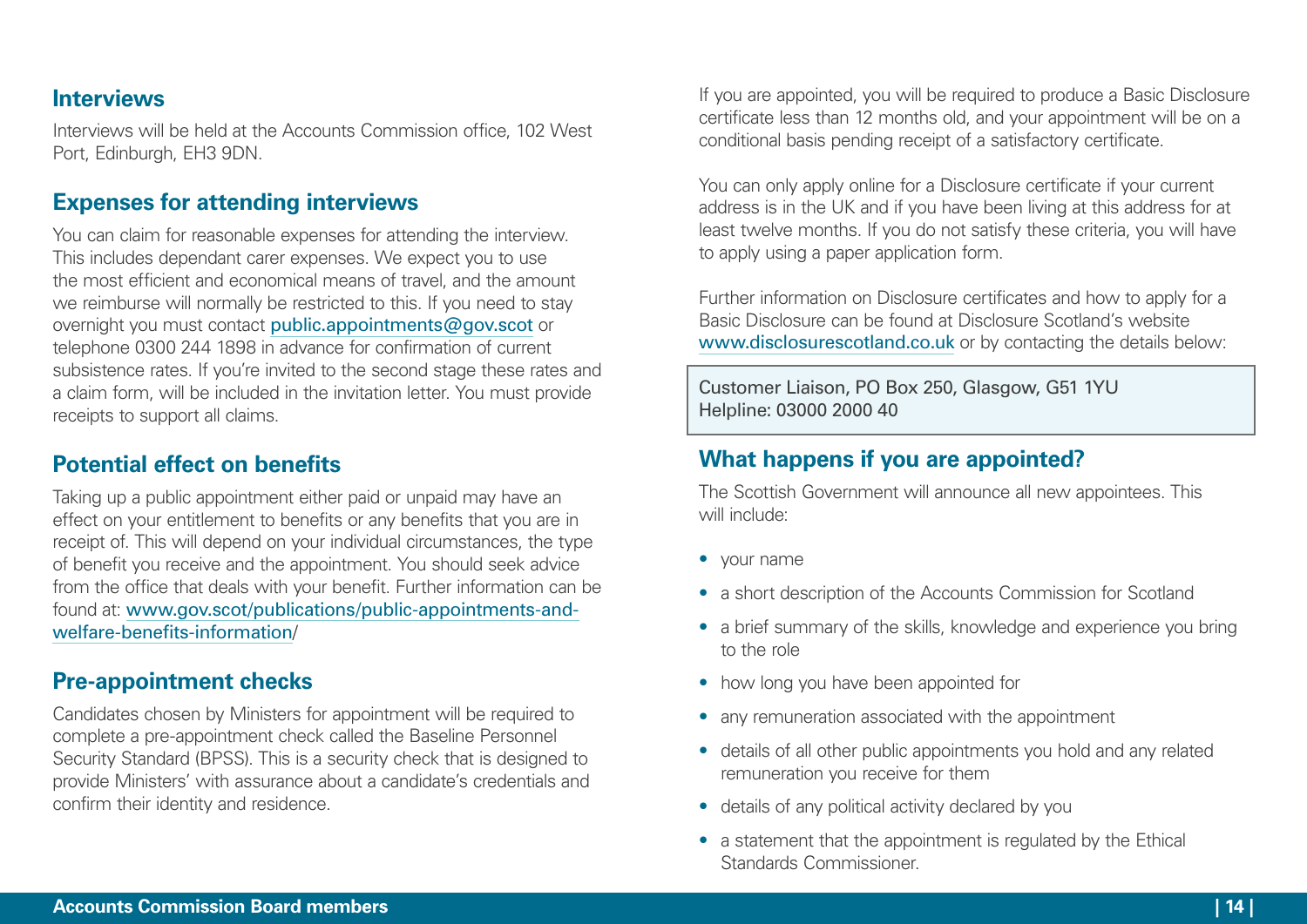#### **Lobbying (Scotland) Act 2016**

Appointees should be aware of the terms of the Lobbying (Scotland) Act 2016 as these may apply to their communications with MSP's, Scottish ministers, Special Advisers and the Permanent Secretary who are covered by the terms of the Act. Applicants are expected to familiarise themselves with their obligations under the Act. For more information see [www.lobbying.scot/](http://www.lobbying.scot/SPS?AspxAutoDetectCookieSupport=1).

#### **Training and support**

Board member induction will include (but not be restricted to) the following:

- an induction pack
- a welcome meeting and introduction to the organisation with the Commission Secretary
- a series of welcome meetings with members of Audit Scotland's management team and board
- a one-to-one meeting with the Senior Civil Servant from the sponsoring division in the Scottish Government
- tailored additional information and support identified as a result of the first phase of induction.

#### **Termination of appointment**

The appointment of all board members may be terminated prior to the expiry of the term of office mentioned in the appointment letter. The board member is entitled to resign his/her appointment with the Accounts Commission by giving written notice to Scottish ministers. In accordance with the conditions set out in the letter of appointment, Scottish ministers have the power to remove the board member from office if they are satisfied that the member:

- has been adjudged bankrupt
- has granted a trust deed for creditors or a composition contract
- has proposed a voluntary arrangement which has been approved
- has had his or her estate sequestrated
- has been absent from three consecutive board meetings of the Accounts Commission without the permission of the Accounts Commission
- is otherwise unfit or unable to discharge the functions of a member.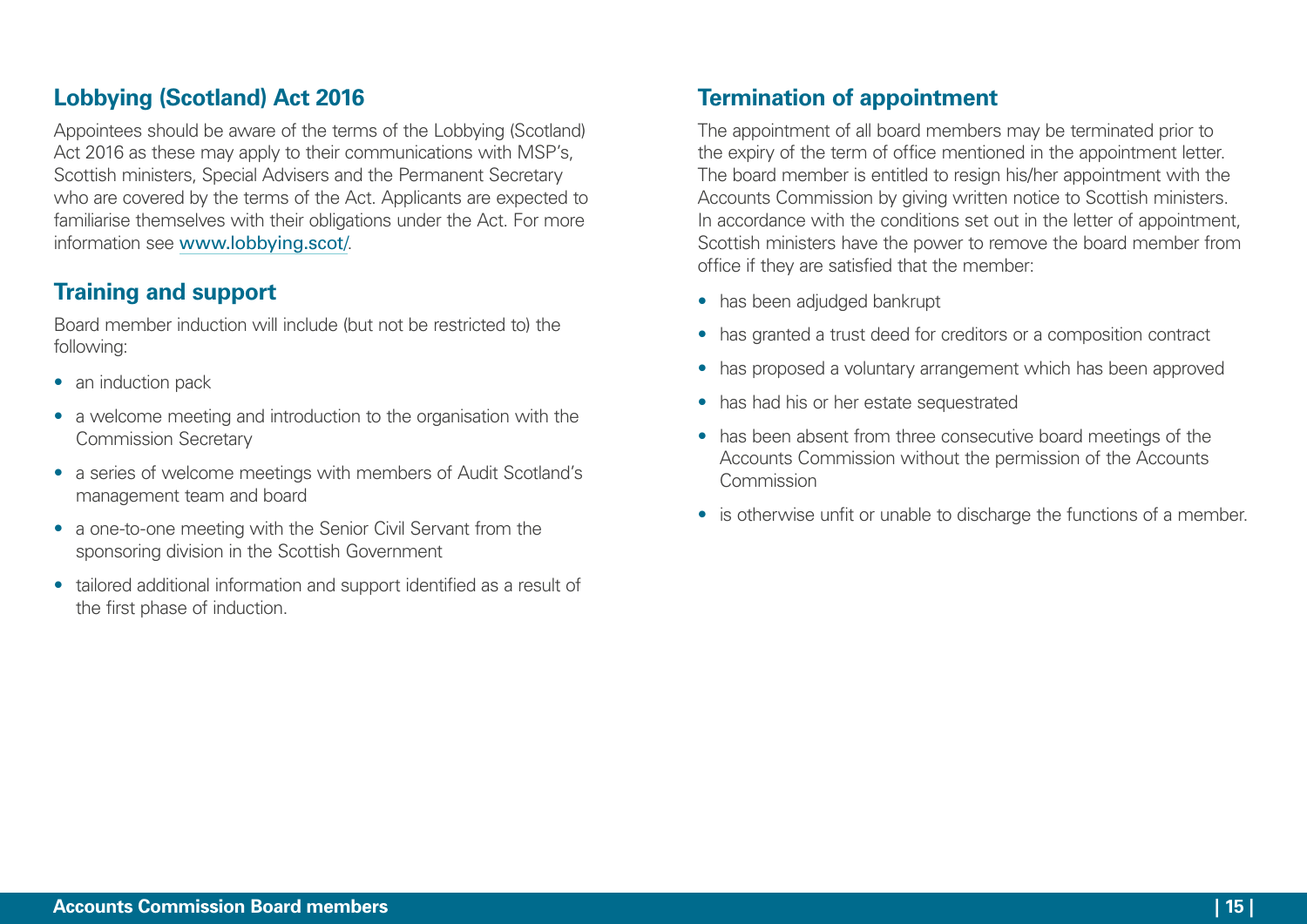#### **Code of Conduct**

Board members are expected to follow the Accounts Commission Code of Conduct - this is available to [download here](https://www.audit-scotland.gov.uk/about/docs/ac_code_conduct_2014.pdf).

#### **Complaints**

This appointment is regulated by the Ethical Standards Commissioner. If you have concerns with the way in which this appointment round was conducted, please contact the Public Appointments Team in the first instance on 0300 244 1898 or email at Public Appointments [Complaints@gov.scot](mailto:Public_Appointments_Complaints%40gov.scot?subject=).

Details of our complaints procedure, can be found on the Appointed for Scotland website [www.gov.scot/publications/public-appointments](http://www.gov.scot/publications/public-appointments-making-a-complaint/)[making-a-complaint/](http://www.gov.scot/publications/public-appointments-making-a-complaint/).

The [who we are](https://www.ethicalstandards.org.uk/about-us) leaflet describes the work of the Ethical Standards Commissioner, as it relates to public appointments, and the Commissioner's office. The Commissioner regulates appointments to the boards of many of Scotland's public bodies. The Commissioner is wholly independent of the Scottish Parliament and the Scottish Government.

Please note that there is NO appeal process.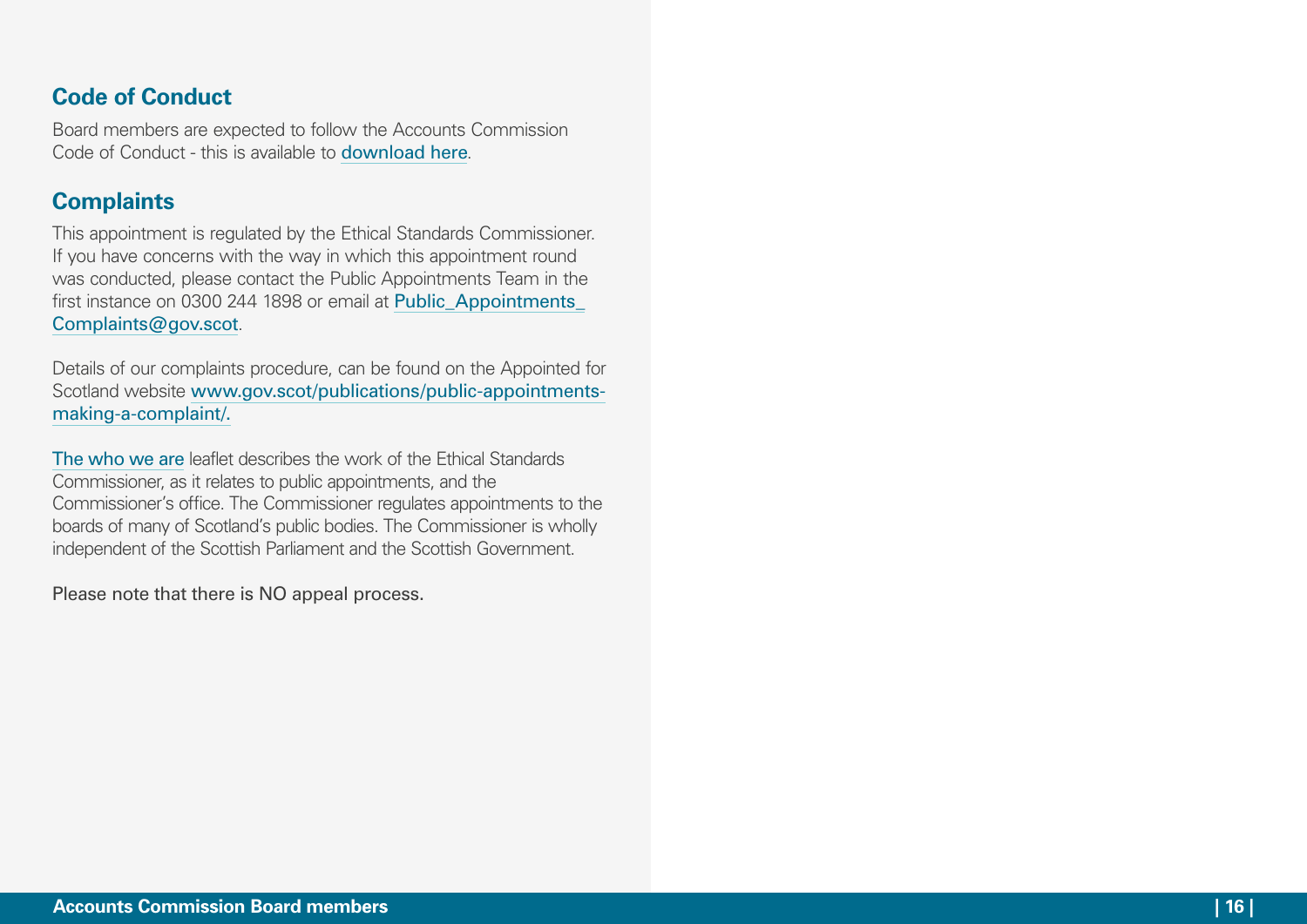## **Ethical Standards Commissioner**

#### **What we do**

Every one of us living in Scotland benefits from the essential services provided by our public bodies. Their boards play a vital role in guiding and shaping these services. Our job is to oversee appointments to these boards to help ensure that the people who serve on them are appointed on merit, using methods that are fair and open. That oversight is usually provided by one of the Commissioner's Public Appointments Advisers. While we regulate the process used to make appointments, it is run by civil servants on behalf of the Scottish ministers. Our website has a list of the bodies that we regulate and also has useful information on applying for a public appointment.

The who we are leaflet is sent to everyone who applies for a regulated public appointment in Scotland so that they know that the process is regulated and what to do if things go wrong.

#### **Making a complaint about a public appointment**

Anyone who believes that an appointment has not been made appropriately or who has concerns about the appointment process itself can make a complaint.

If you have a complaint about a public appointment you first have to complain to the Scottish Government and give its officials a chance to respond. If you are unhappy with the Scottish Government's response to your complaint you can then ask the Commissioner to investigate the matter for you.

If you are in any doubt about whether we can deal with your complaint, or if you want advice before raising a formal complaint, please contact us using the details provided below. You can read in more detail about the way in which we deal with complaints by downloading our complaints leaflet from our website. We can send you the leaflet in another format if you would prefer.

Our [website](https://www.ethicalstandards.) also tells you what to do if you want to make a complaint.

**Please contact us to find out more about this and other public appointments.**

**Public Appointments**

Scottish Government Area 3F (North) Victoria Quay **Edinburgh** EH6 6QQ

Website: [www.appointed-for-scotland.org](http://www.appointed-for-scotland.org) Email: [pa\\_applications\\_mailbox@gov.scot](mailto:pa_applications_mailbox@gov.scot) Telephone: 0300 244 1898